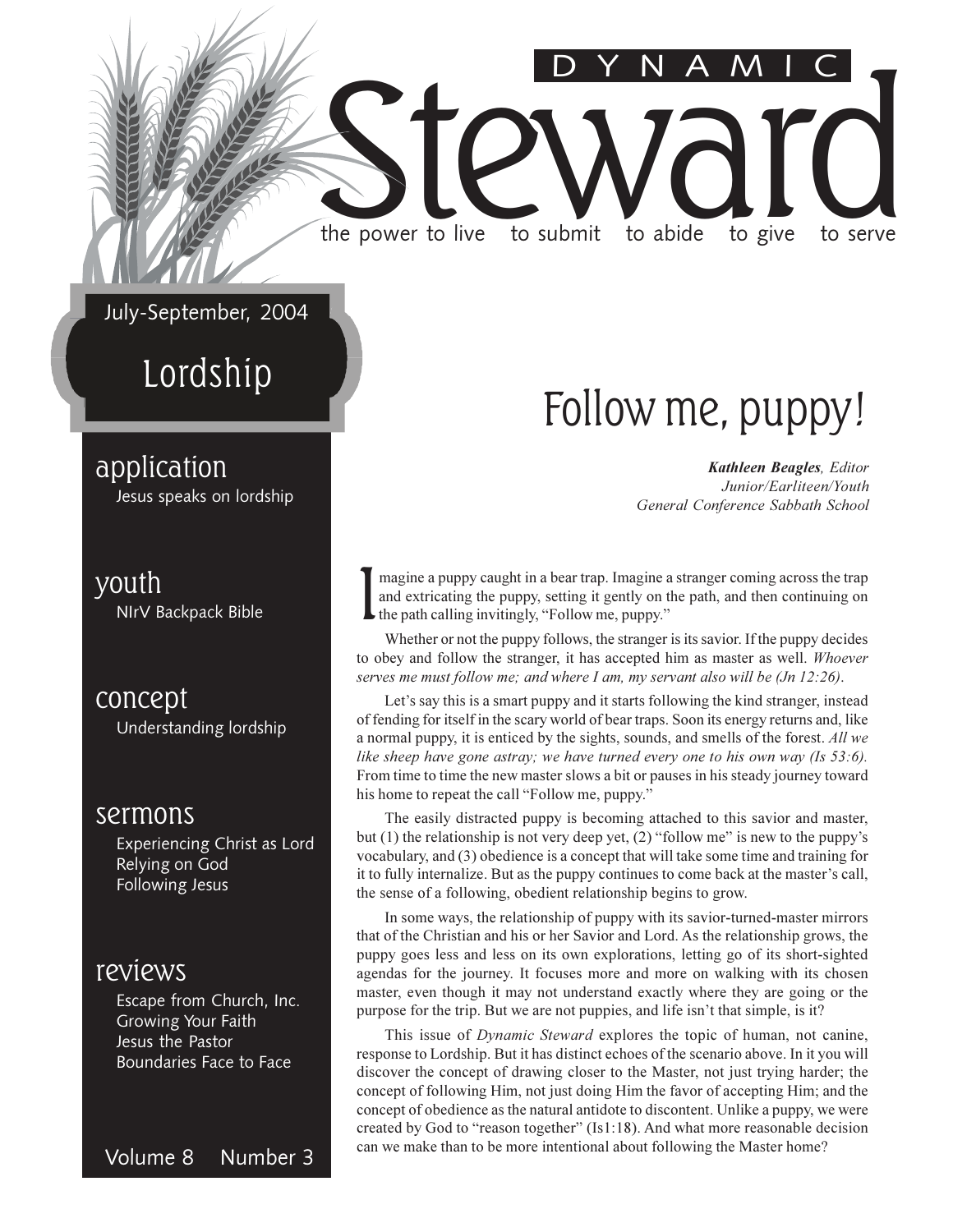## **Tapplication**

### Jesus Speaks on "Lordship"

**From the staff of Dynamic Steward** 

#### Introduction

hat did Jesus have to say about lordship? In this study we will take a look at some personal views of lordship as expressed by Jesus Christ. In other words, how did following Christ as Lord look to Him from His own perspective!

As a group, read Matthew 7:20-27.

#### Practicing His words

Jesus says, "Not everyone who says to me, 'Lord, Lord,' will enter the kingdom of heaven." If the "fruit" that Jesus speaks of in Matthew 7:20 is not "prophesying in

Following Christ as Lord means surrendering to His love, and with self-forgetful compassion, caring for the needs of His children. According to Jesus, both sheep and goats address Him as "Lord," but only one group showed that He was.

His name or driving out demons and performing many miracles," then, what is it? How discouraging to have done these "good" things in the name of Jesus, only to hear His words: "I never knew you. Away from me, you evildoers!"

Jesus' response, "I never knew you" is key to understanding who His disciples really are. They are those who "hear His words and put them into practice"—those who "do the will of the Father in

heaven." Those who are in intimate relationship with Him: "For I know my sheep; and my sheep know me," He declares. "My sheep hear my voice, and I know them, and they follow me" (John 10).

Read Matthew 25:31-45 together.

#### Sorting out sheep and goats

On Christ's authority, saved sheep will be separated from lost goats. The interesting question posed by both groups is, "Lord, when did we see you hungry or thirsty or a stranger or needing clothes or sick or in prison...." And the king's response: "I tell you the truth, whatever you did [or did not do] for one of the least of these, you did for me."

Following Christ as Lord means surrendering to His love, and with self-forgetful compassion, caring for the needs of His children. According to Jesus, both sheep and goats address Him as "Lord," but only one group showed that He was.

Read Luke 6:46-49 and John 13:12-17.

#### The heart speaks

"The good man brings good things out of the good stored up in his heart ... for out of the overflow of his heart his mouth speaks," says Jesus. "Why do you call me, 'Lord, Lord,' and do not do what I say?" "Listen to my words and put them into practice."

"You call me 'Teacher' and 'Lord,' ... for that is what I am.... I have set you an example that you should do as I have done for you.... No servant is greater than his master.... Now that you know these things, you will be blessed if you do them" (Jn  $13:13-17$ ).

Discuss together what it means to you to rely upon and follow Christ as Lord.

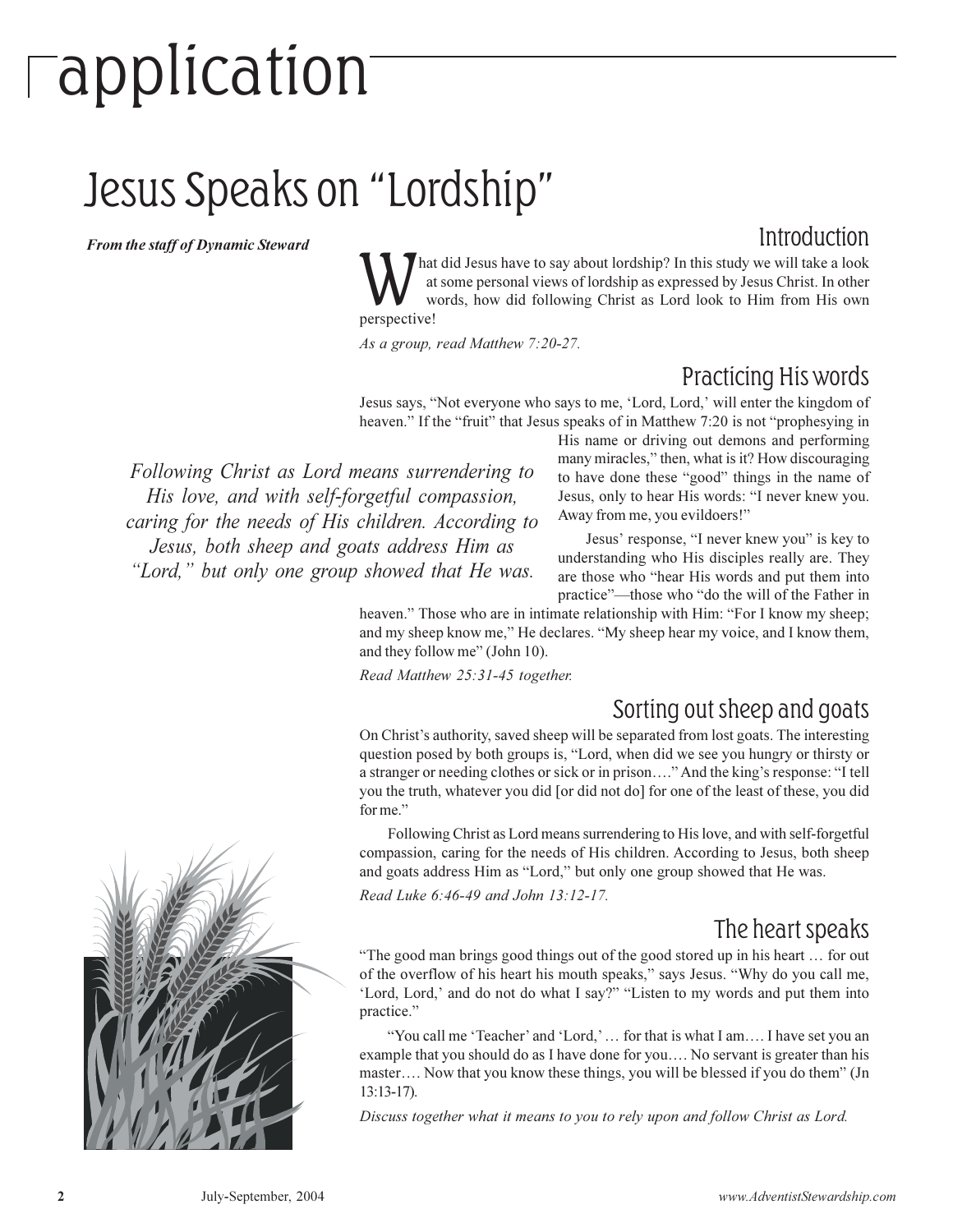## vouth

### NIrV Backpack Bible

onderkidz' new NIrV Backpack Bible of the New Testament is perfect for your child to take in his or her backpack on a camping trip or vacation. It is small, about 4 by 6 inches in size. The Bible can be purchased in Italian Duo-Toneô (US \$14.99) or soft cover (US \$4.99).

The text includes the following features:

- New Testament text of the New International Reader's Version®—written at a third grade level
- Also includes Psalms and Proverbs
- Compact size for kids on the go
- Easy-to-read 9-point type size
- Two Italian Duo-Tone™ styles to choose from

Have you checked out AdventistStewardship.com lately? Take a look at our new 2005 Tithe & Offering Readings and the growing list of stewardship sermons and articles!



by Zonderkidz The children's group of Zondervan Grand Rapids, Michigan 2003 \$14.99 and 4.99

## quotes

#### Christ as Lord  $\Box$

Jesus cannot be our Savior unless he is first our Lord.—Hugh C. Burr

Christ is not valued at all unless he be valued above all.—St. Augustine

Do you think it was self-denial for the Lord Jesus to come down from heaven to rescue a world. Was it self-denial? No, it was love—love that swallows up everything, and first of all self.—Nikolaus Ludvig von Zinzendorf to John Wesley

Every character has an inward spring; let Christ be that spring. Every action has a keynote; let Christ be that note to which your whole life is attuned.—Henry Drummond

If Christ comes to rule in the hearts of men, it will be because we take him with us on the tractor, behind the desk, when we are making a sale to a customer, or when we are driving on the road.—Alexander Nunn

The religion of Jesus begins with the verb "follow" and ends with the word "go."—Anonymous

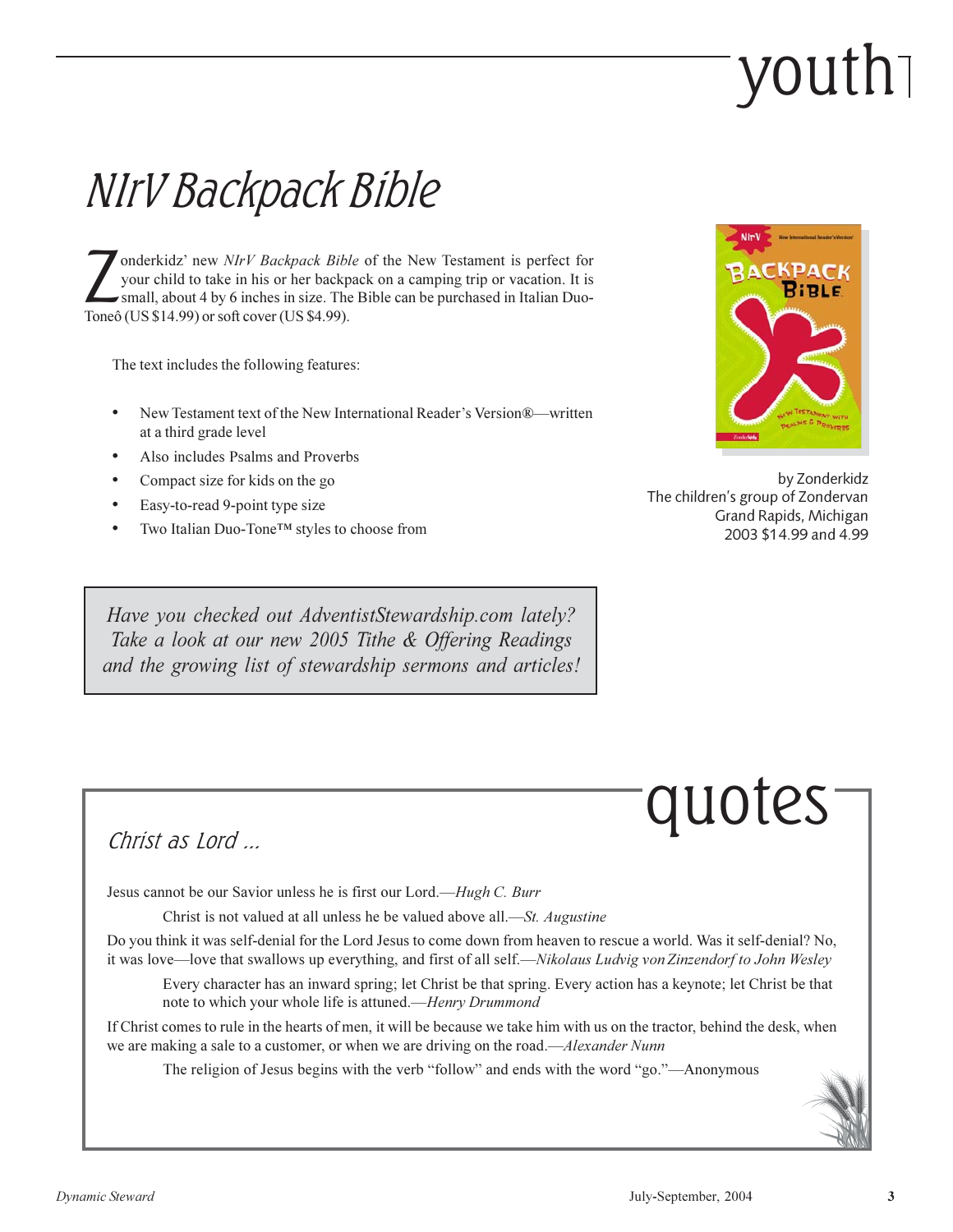## $\sqrt{\phantom{a}}$  concept

### Understanding Lordship

Benjamin C. Maxson, Director General Conference Stewardship Department

#### Lordship as foundation

tewardship is the human side of Lordship. Jesus is Lord and we are His stewards—managing the resources He has placed in our hands. The Lordship paradigm is the foundational concept undergirding all of stewardship. When we accept God as Owner and give Him control, it transforms our entire approach to the way we live each day. Lordship is much more than simple surrender to God. It must be integrated into the very core of our being! Let's explore this paradigm, seeking to find ways to make it our own life perspective.

The apostle Paul presents Jesus Christ as Lord because of who He is and what He has done (Php 2:5-11). Being God, Jesus chose to empty Himself and become a man. Yet becoming human was not enough. He identified Himself with the essence of humanity, taking the form of a servant and dying our death on Calvary. In doing this, Christ identified Himself with our sin to the extent that He became "sin for us" (2 Cor 5:21). As a result, God has exalted Jesus, giving Him a name above all other names. And at the end of time, every tongue will declare Him Lord. So the fact that He is Lord is an eternal reality.

Sooner or later every person will acknowledge that Jesus is Lord. But it is not enough to say He is Lord. At the end of the millennium, even the wicked will admit Christ is Lord. It must be a confession of relationship with Him, if it is to transform our lives.

#### More than obedience

Too often we see Lordship as simple obedience. "God says it, we do it." While containing an element of truth, this approach ultimately leads to failure and discouragement. The power for obedience is often missing. We try to obey only to fail again and again, attempting to do by human force of will what only God can empower.

At other times we understand Lordship to mean the loss of control. Once again, there is an element of truth here. But it must be much more. It is a surrender that leads to an even more powerful life.

Lordship is intimacy with God. It happens as Christ dwells in us and we integrate that relationship into daily life. It is the result of accepting Christ as Savior, Owner, and present within us, through the ministry of the Holy Spirit.

- As Savior, He forgives and saves us
- As Owner, He controls us
- As present within us, He empowers us

#### Born for intimacy

Lordship began with creation; Adam and Eve were created for intimacy with God. Adam began life in the cradle of God's arms, awakened by the kiss of life. Discovering God and his own identity in relationship with God were his first conscious thoughts. As humans we are born with the capacity for, as well as the need of, intimacy with the Almighty. And we will never be at peace, never be satisfied, until we find that union with God for which we were created.

Lordship is the realization of that union for which we were born. In our relationship with Jesus Christ as Lord, we discover a level of intimacy where the core of our heart is transformed by the very presence of God. In giving the promise of "another Comforter," Jesus also promised to return to us (Jn 14:18). When the Comforter came, He brought the assurance of His presence: "On that day you will realize that I am in my Father, and you are in me, and I am in you" (Jn 14:20). This indwelling presence of Christ is the essential core of the biblical concept of Lordship.

Paul presents the promise "that according to the riches of his glory he may grant you to be strengthened with power through his Spirit in your inner being, so that Christ may dwell in your hearts through faith" (Ep 3:16-17, ESV). Paul concludes that as a result of knowing the height and depth of God's love, we will be "filled with" all the fullness of God" (Ep  $3:15-19$ ). This is the scope of the promised intimacy with God-Christ bringing the fullness of God into our lives.

#### Restoring the natural order

Lordship is also submission. It is realizing that our sinful nature places us in a natural position of rebellion against God—a position where we will create or be our own god. It is recognizing our innate "lostness" and accepting our need for a radically different life which is ours only when we die to self. The act of submission to God restores the natural order in which we were created. It allows God to resume His place on the throne of our life. It places us in the right relationship with God from which we can begin an entirely new life. By our submission we connect with God as the source of strength and power for living the daily life.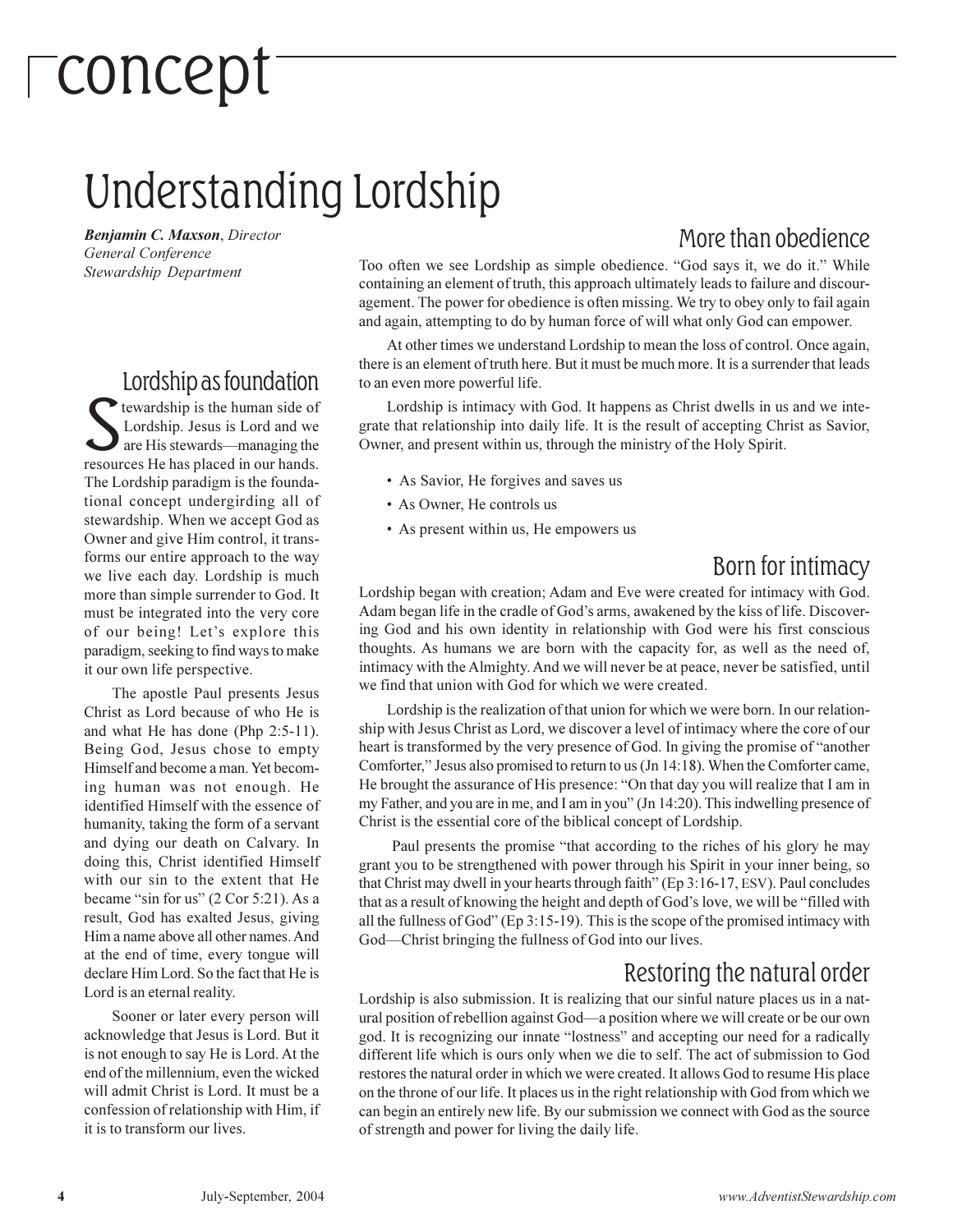## concept<sup>-</sup>

Christ invites us into a partnership. As He indwells us  $(Ep 3:16-17)$ , His Lordship empowers our everyday activities. Accepting Him as Owner, we manage His resources with His guidance and power. Therefore, whatever we do is done to God's honor and glory (1 Cor 10:31). Since it is His business, what is done in the name of that business reflects on Him. We act in the name of the Lord, "And whatever you do, in word or deed, do everything in the name of the Lord Jesus, giving thanks to God the Father through him" (Col 3:17, ESV). Everything we do is done serving  $\lim$  (Col 3:22-24).

#### A living relationship

While this relationship offers so very much, it also confronts us with far-reaching demands that are in direct contrast to the contemporary Christianity which has been assimilated by the world around us. This Christianity has lost its power, for it has abandoned its source—the indwelling Christ. Instead of debating about issues of obedience or arguing about how to keep the Sabbath, as Lord, Jesus invites us into something much more radical—a life of intimate union with Him. Each part of that life is transformed by His presence.

Lordship means God says it and I do it. This is not because of my effort to obey. Instead it is the fulfillment of God's promise to work in us "both to will, and to do" (Php 2:13). He is Lord, and you and I have the privilege of living out this experience in every day life. How? By abiding in Him and allowing Him to abide in us. Thus, lordship moves from a theological expression to a living relationship with the King.

Lordship is much more than simple surrender to God. It must be integrated into the very core of our being!

### stewardship Window report from SID



#### SID Stewardship Seminar Held in Nairobi

It was a great blessing for me to attend the stewardship training conducted I in Nairobi on April 18-23, 2004, by Elders Ben Maxson and Jean-Luc Lézeau. Having been recently appointed SID Stewardship Director, this seminar gave me a firm foundation on which to begin my ministry in this area. I was very impressed by the emphasis on salvation and stewardship as the lifestyle of one who accepts Christ's Lordship.

This approach does not neglect tithes and offerings but puts them in their proper perspective. To teach tithes and offerings to a person who has

not experienced the assurance of salvation is putting "the cart before" the horse." Once a person has accepted the assurance of salvation through the gospel of Jesus Christ, the process of discipling follows. This process integrates Christ into every area of life, including our finances.

We thank God for this Christcentered approach to stewardship. All who attended the seminar were truly blessed. By God's grace, we hope to ignite the fire of biblical stewardship throughout our division. Kindly keep us in your prayers.

> -Enock Chifamba **SID Stewardship Director**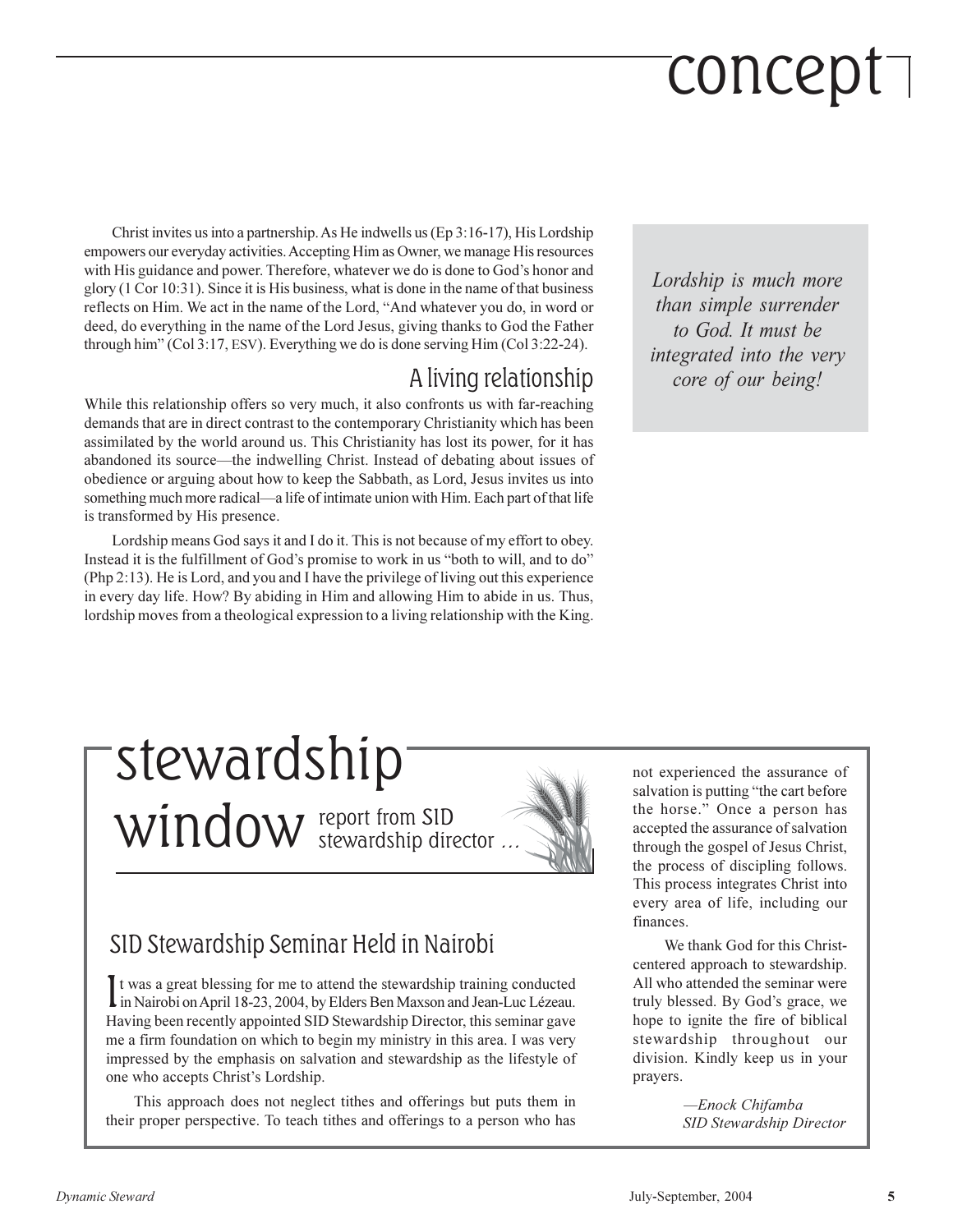### *Fsermon*

### Experiencing Christ as Lord

Dr. Derek Morris, Senior Pastor Calimesa SDA Church Calimesa, California

Jesus understood that you can learn a great deal about people by analyzing the way they use their resources. In fact, he told a parable that addresses this very issue.



#### Trash analysis

ou can learn a great deal about people by studying how they spend their money, their time, and their energy. Read the entries in their checkbook ledger. Review the charges on their monthly charge card statement. Scan through their daily planner. Look at the appointments that are there, and those that are not.

There is even a new science of trash analysis! But make sure you wear thick rubber gloves and put a clothespin on your nose! Trash analysis students take a bag of household trash and do an analysis of the family's lifestyle and spending habits! Any analysis of how we use our resources would reveal that some of us use them more wisely than others.

Jesus understood that you can learn a great deal about people by analyzing the way they use their resources. In fact, he told a parable that addresses this very issue. The parable of the talents is familiar to us, but I believe there is a vital truth embedded in the parable that many of us have not noticed (See Mt 25:14-28).

There are four main characters in the parable: the master and three of his servants. The master plans to travel abroad for some time, so he calls the three servants and entrusts them with his assets. To one he gives five talents, to another he gives two talents, and to a third servant, he gives one talent. With this introduction, there are at least two questions that come to our minds. First, what is a talent?

#### Drachmas and talents

When I was a young boy, I thought the parable of the talents was telling us that some people are more talented than others! But, as you may know, a talent was an amount of money. The common Greek coin used during the time of Jesus was called a drachma. It was the equivalent of the Roman denarius. A drachma was a day's wages for a laboring man. A talent was 6,000 drachmas. Like the mina, which was worth 100 drachmas, the talent was not a coin, but a monetary weight equal to the weight of 6000 drachmas.

Now, a drachma weighed approximately 3.8 grams of silver. So a talent would weigh about 75 pounds. That's a lot of silver! And that talent was *all* silver. A talent was worth 6000 days' wages, 20 years of wages for a laboring man. That was a considerable amount of money to entrust into anyone's care. And the master entrusts five talents to one servant, 100 years' wages, two talents to another servant, 40 years' wages, and one talent to a third servant, 20 years' wages.

#### Use of power

This raises a second question in our minds. Why did the master give a varied amount to each servant? Did he like one servant more than another? No. The text tells us the reason. The answer is found in Matthew 25:15. "To each according to his own ability." The Greek word translated as "ability" is more commonly translated as "power." Apparently the master assessed the capability of each servant, and depending on his assessment of their ability, he entrusted to them a portion of his assets.

Let's look at how each one of the three servants responded to the master's trust. Remember. We are looking for an important truth embedded in this parable that is often missed. How does the servant who is entrusted with five talents or 100 years' wages respond? Does he say, "Hallelujah! Let's have a party"? No. Does he settle down for a long winter's nap? The master is not there to look over his shoulder. What does this servant do who has been entrusted with the equivalent of \$2,000,000?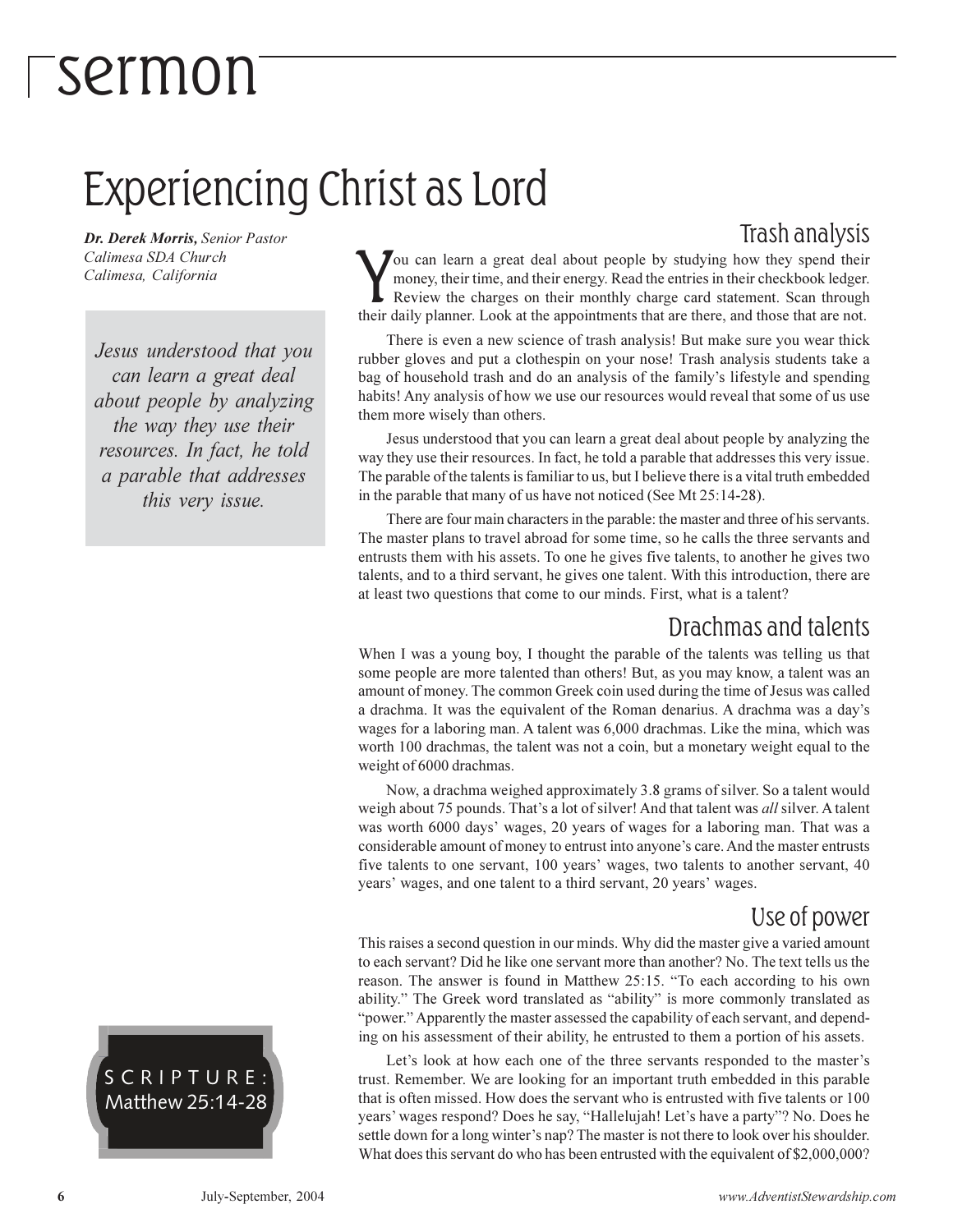## Sermon

The problem in this situation is not the amount entrusted to the servant's care. The problem goes much deeper than that.

#### What made the difference

Let's look at Matthew 25:16. "The man who had received the five talents went at once and put his money to work and gained five more." What does that tell you about this servant? The master had certainly not misjudged his character. Doubling assets doesn't happen overnight. And why was this servant so diligent? It wasn't his money! The five talents had been placed in his care by the master. Why was he so diligent in immediately putting those resources to work? It must have had something to do with his relationship with the master.

How does the servant who was entrusted with two talents or 40 years wages respond? "... the one with two talents gained two more" (Mt 25:17). Again, this didn't happen overnight. He didn't go to the gaming table and roll the dice. It took diligence and industriousness to double his master's assets. Why did this servant invest so much of his energy into working with his master's assets? It must have had something to do with his relationship with the master.

#### Let me explain

What about the third servant? Some people feel sorry for this fellow. After all, he only received one talent. But remember, one talent was equal to 20 years wages! The problem in this situation is not the amount entrusted to the servant's care. It goes much deeper than that. Notice how the third servant responds. "But the man who had received one talent went off, dug a hole in the ground, and hid his master's money" (Mt  $25:18$ ).

Why did he do that? Let's listen to his own explanation. When the master returned from his journey, the servant said: "Master, I knew that you are a hard man, harvesting where you have not sown and gathering where you have not scattered seed. So I was afraid and went out and hid your talent in the ground" (Mt 25:24-25). Why did the servant act the way he did? It had something to do with his relationship with his master. Do you see a pattern emerging here? The way that each servant responds depends upon his relationship with his master!

This parable is not just about three servants back then. It is about us, right here today. And the truth embedded in this parable is still the same. The way you use the resources God has entrusted to you is an indicator of your relationship with Him. The Bible tells us that everything belongs to God. The earth is the LORD's and everything in it, the world and all who live in it" (Ps 24:1). But He does entrust us with some resources to use wisely.

What are some of these resources? Our earth, Our health, Our minds, Our abilities and natural talents. Our financial resources. Our time. The truth God has revealed to us. These are some resources God has entrusted to us. The way we use His resources is an indicator of our relationship with Him.

#### Wesleyan strategy

I have always admired the great English preacher, John Wesley. Though I have read his journal and many of his sermons, I did not know much about his stewardship until recently. What I learned confirmed the truth that we have discovered today from God's Word.

When Wesley began his ministry, he earned £30 per year. He lived on £27 and gave away £3 as a tithe. Some years later, he was earning £90 per year, but he still chose to live on £27 and give the rest away.

Toward the close of his ministry John Wesley's income reached £1,400 or the equivalent of about \$160,000 today. He still chose to live simply on £30 per year, and gave the rest away. Wesley's life practice may startle some of us, but I'm sure you would agreethe way he used the resources God entrusted to him was an indicator of his relationship with the Lord.

#### 1 ord of all?

Our resources include more than money. If someone were to study your day planner, what conclusion would she come to? What does your use of time tell about your relationship with God? I'm not just talking about Sabbath but all of your time. Seven days a week. Twenty-four hours a day.

When Jesus was here, there were four men who used the resources God gave them to bless the life of their friend. They were not physicians or healers, but they had strong arms and legs and determination. They were willing to tear up a roof. They had the creativity to use their belts to lower their friend to the feet of Jesus. The way they used the resources the Lord entrusted to them was an indicator of their relationship with Him.

#### Don't try harder

Do a careful assessment of how you use the resources the Lord has entrusted to you. Do you recognize that everything you have comes from God? Remember: The way we use these resources is an indicator of our relationship with Him.

If something doesn't look right, don't just try harder. Draw closer. Spend time in communion with Jesus. Be attentive to His word. Let Him direct you as you use the resources He has placed in your hands, and your life will be a living demonstration that you are experiencing Jesus Christ as Lord of all.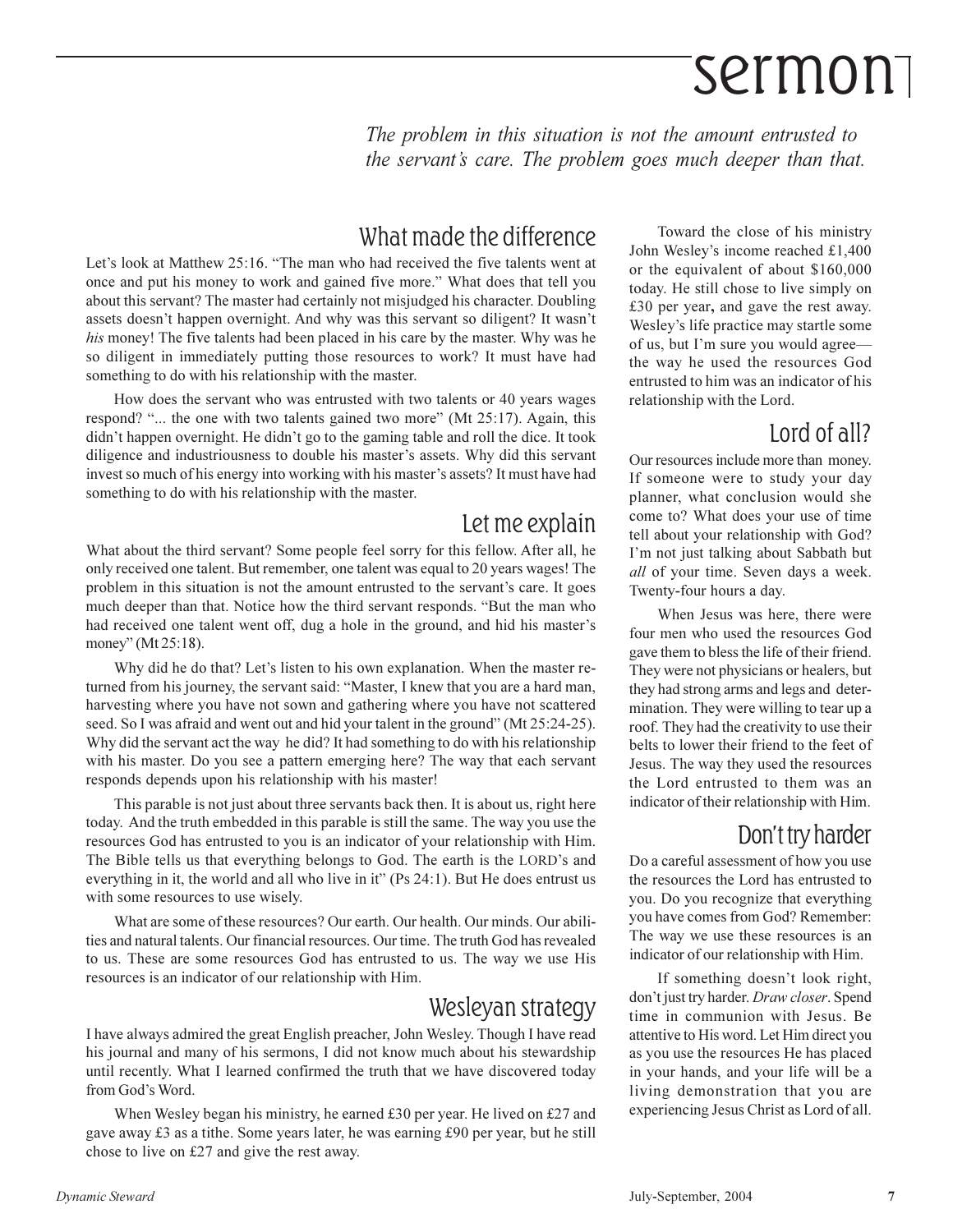## $\ulcorner$ sermon

### Relying on God

**Ken Smith, President** President and Founder Christian Stewardship Ministries

Even in the midst of disappointment, because things did not go our way, we can be fulfilled, knowing that we have done what God desired.

#### SCRIPTURE: Philippians 4:11-13

#### Overcoming discontent

re you discontented? Dissatisfied or unhappy? Or rather, are you fulfilled? To be fulfilled is to be content. What makes us discontented? Usually our Llack of fulfillment centers on our circumstances. Poor relationships, a lousy job, stretched finances or low self-esteem can lead to discontent.

We could meet these challenges by identifying them, deciding what needs to change and then establishing action steps to convert discontent into fulfillment. But the Bible offers a somewhat different solution.

Paul tells us in Philippians 4:11-13 that overcoming discontent is a matter of relying on God: "I have learned to be content whatever the circumstances. I know what it is to be in need, and I know what it is to have plenty. I have learned the secret of being content in any and every situation, whether well fed or hungry, whether living in plenty or in want. I can do everything through Him who gives me strength."

But how do we learn to rely on God? It is very simple. Not easy, but simple. All we have to do is find out what He wants us to do in the area where we feel discontent, and then do what He wants.

To find out what God wants, all we have to do is ask Him. All too often, when we remember to ask the Lord, we do not wait for His answer. He may be trying to tell us, but we have already gone on to something else. Or if we do listen, we usually are not willing to do what He says. We have not learned to rely on Him—to really trust Him-for the solution.

The Lord will not solve every challenge the way we would prefer, but if we do what He asks of us, we can be content. Even in the midst of disappointment, because things did not go our way, we can be fulfilled knowing that we have done what God desired. There are three common areas of discontent: relationships, work, and finances. God can bring us peace in each area.

#### 1. Relationships

Problems in our relationships with those closest to us can be the most painful of all. We can be dissatisfied in marriage, discontented with the bond with our children or our parents, and also disappointed in our relationships with friends and colleagues.

Finding fulfillment in relationships means turning first to God, expecting Him to resolve the problems. We must ask for His solution and wait patiently until we hear it. Then comes the hard part—doing what God requires.

Often this is as simple as asking someone for forgiveness. Nine times out of ten, that is all that is needed. The other person will bend a little, and the relationship is restored. It is not a matter of who is at fault. What matters is who will take the initiative in seeking forgiveness.

However, in the most extreme cases, the other person may not be willing to forgive. If we have asked for forgiveness and done all that God has shown us to do, then we must leave the broken relationship with the Lord.

I had to do that with someone who had once been a very close friend. I gravely offended my friend, and the relationship was broken. Soon after I became a Christian, I asked for his forgiveness, but he cursed me instead and has rebuffed my other attempts to reconcile our friendship. Now I must leave this relationship with God.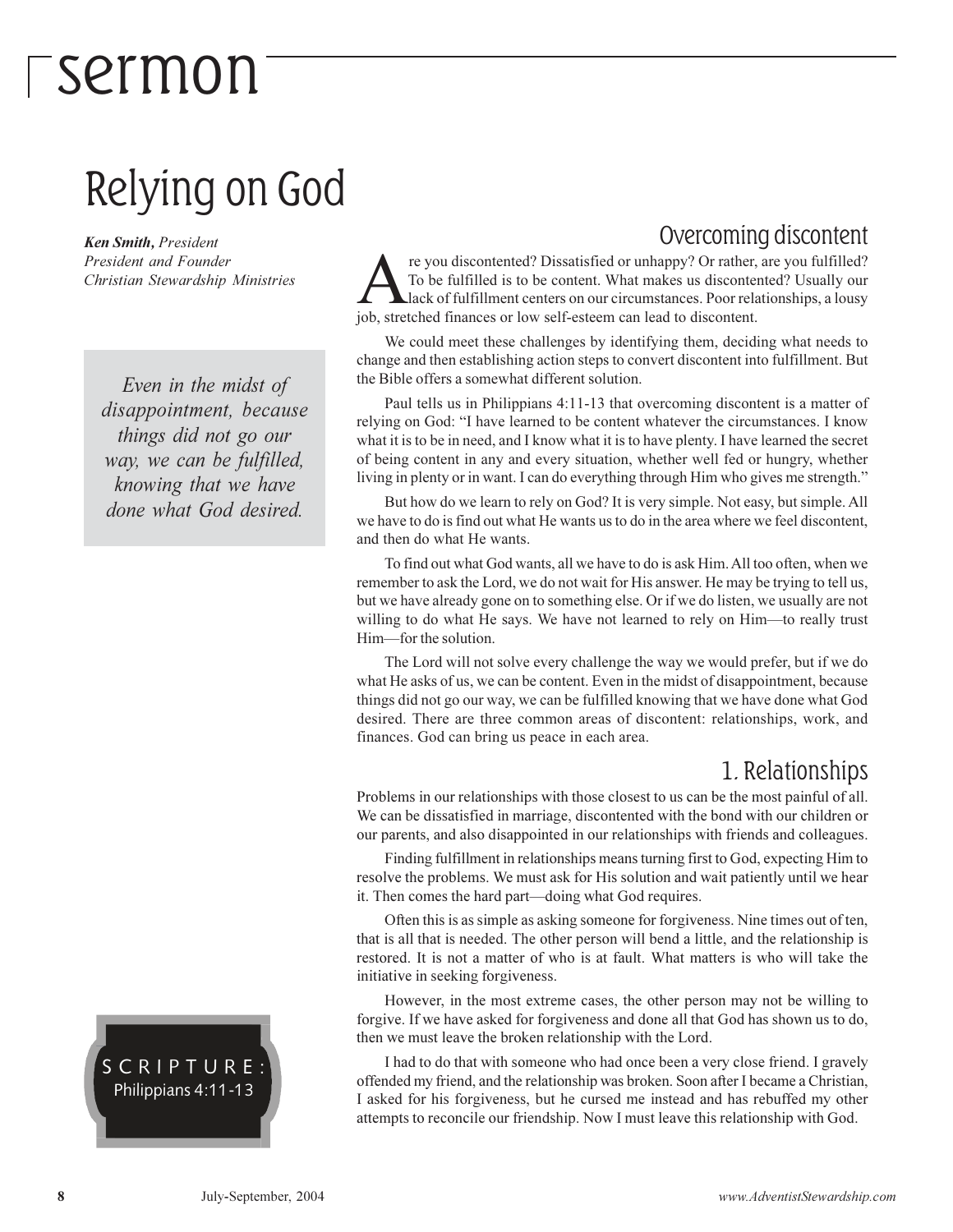## sermon

Of course, we can and should pray about broken relationships—as I do about my lost friend. Yet the results remain with God. And our contentment must rest in knowing we have done everything God wanted us to do.

#### 2. Work situations

A few of us have jobs we would not trade for anything. But many have jobs we are not crazy about. Some have jobs we really want to leave. And a few have jobs we must escape to preserve our sanity.

To find fulfillment in our work, we must rely on God and do what He says. There are five ways God usually works.

God can supernaturally change our attitude toward a job. Or we can find aspects of the job that enable us to feel content even when the job as a whole is not fulfilling. We can find contentment through the job's indirect benefits—things outside the day-to-day work that the job makes possible. We can seek to have the job changed. Or we can change jobs.

However, the key to fulfillment in work remains finding God's path. This may mean taking some risks, relying on God at a deeper level than ever before, and asking questions we often do not want to ask. It could even mean being willing to risk being dismissed or quitting without knowing God's plan for our provision.

Job contentment comes from obedience—staying where we are when God directs us to do that or being ready to move when He calls us to go.

#### 3. Personal finances

Who does not wish they had more to spend, or less to manage? The key to contentment in personal finances is to realize that what we have is not ours, but God's. We are stewards, and we must develop a spending plan—a budget—that recognizes the limitations of our resources and God's priorities for our spending. Then we must commit ourselves to exercising the self-discipline to stay within the plan.

When I became a Christian, I was in debt. I had no budget. I did have great anxiety about my finances. However, I soon discovered the biblical principles of managing money and learned how to apply those principles to my situation. At this point, I no longer struggled with trying to understand what God wanted me to do differently, but whether I was willing to do what He wanted.

I chose to be obedient and trust the Lord with my financial future. I increased my giving. I stopped borrowing and using credit cards. I paid off everything I owed and began to save money. At the same time, my income increased, my spending decreased, and the balance between income and outgo gave me—and when we married, my wife Pat-maximum contentment.

In short, I am convinced that the antidote for discontent is converting areas of disobedience to God into obedience. As we seek His direction and obey His leading, the result will be contentment and fulfillment.

CSM is a ministry dedicated to assisting Christian individuals, families, ministries, and Christian-owned businesses to achieve their potential in the area of stewardship. Want to know more? Log on to www.csmin.org

I no longer struggled with trying to understand what God wanted me to do differently, but whether I was willing to do what He wanted.

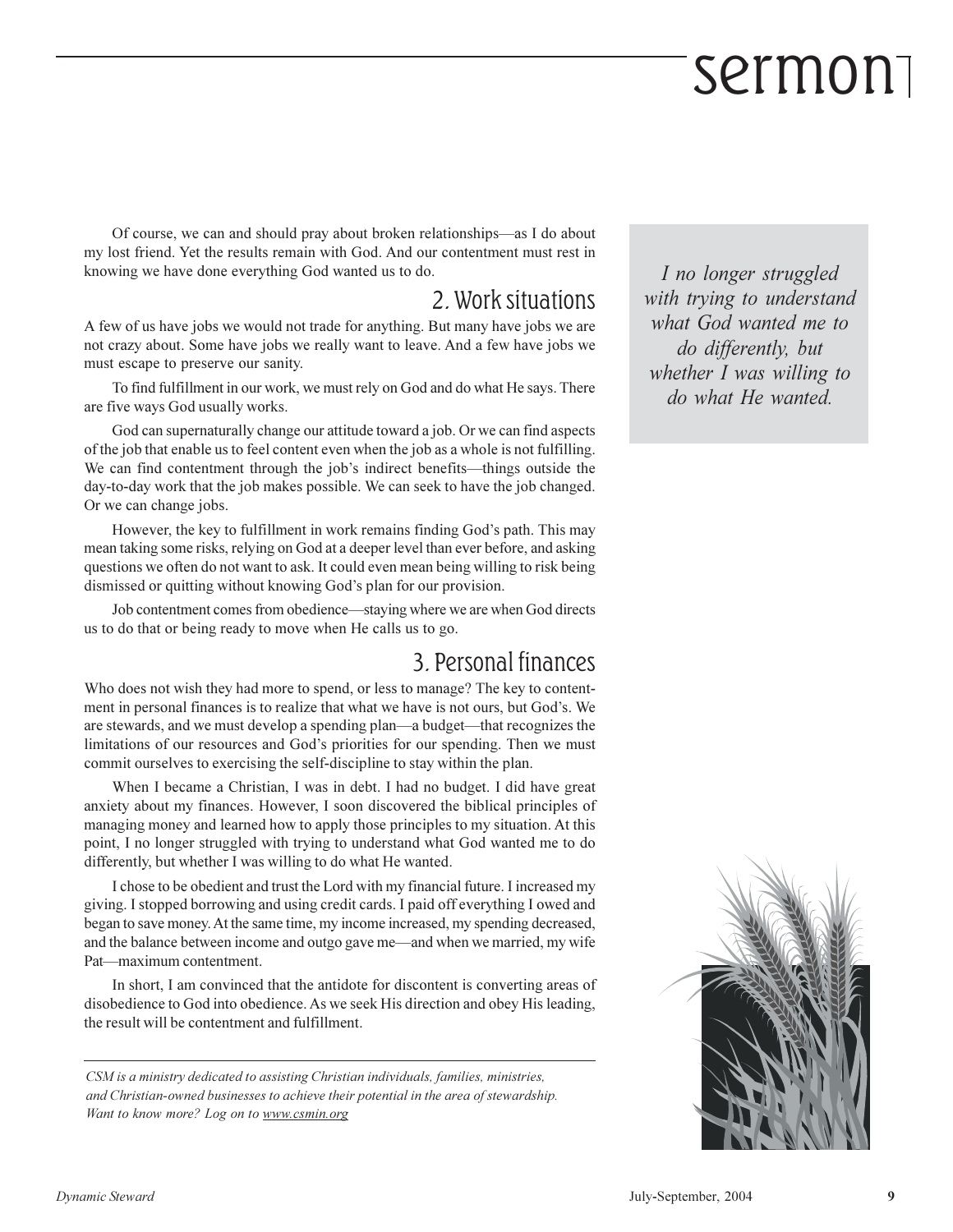## *Tsermon*

### Following Jesus

David VanDenburgh, Senior Pastor Kettering SDA Church Kettering, Ohio

This abridged sermon, originally entitled, "We Believe Jesus Christ is Lord," was preached on February 17, 2001 at Kettering SDA Church.

#### The first creed

he briefest and earliest Christian creed was written by the Apostle Paul and is found in 1 Corinthians 12:3. But look quickly, because it goes by very fast. Paul says, "Therefore I want you to understand that no one speaking by the Spirit of God ever says, 'Let Jesus be cursed.' And no one can say, 'Jesus is Lord,' except by the Holy Spirit." This is what Christians said when they accepted Jesus. It was especially significant in those days, because it was dangerous to say. Historians state that soldiers, civil servants, and government officials would meet one another on the streets of the Roman Empire with the greeting "Caesar is lord," and the appropriate response was "the lord is Caesar."

Imagine what would happen if someone said to a Christian, "Caesar is lord," and he responded, "Jesus is Lord." He would be in direct confrontation with the mighty power of Rome! But Christians did that. They understood that being a Christian meant acknowledging Jesus as Lord and that the Lordship of Jesus Christ shapes and colors everything in life.

Many long and comprehensive creeds have been written since then. But I believe Paul's creed is the best. It does not put God in a "box." It calls Christians to faithfulness, recognizing that Jesus is the living Lord of the church and everything about us as Christians is about our relationship with Him.

#### A comprehensive definition

What is a Christian? Some may say a Christian is one who attends church. Or one who has been baptized. Others describe a Christian as a person who believes or does certain things. But the most comprehensive definition of a Christian is a person who is seriously committed to living under the Lordship of Jesus Christ. To put it simply a Christian is a person who follows Jesus.

Then, what is a Christian church? A Christian church is a group of people who fellowship together because they are engaged in the same business—the business of following Jesus. The purpose of the Church is twofold: First, to follow Jesus, and second, to enlarge the circle of Christ's followers by inviting others to say "yes" to following Him too. If you look at Jesus' life and words, there was no ambiguity in His mind about who He was and what He expected from people. He was not hesitant to call people to submit to His Lordship. Jesus said to His disciples, "You call me Lord and Master, and you say right, for that is what I am" (Jn 13:13).

#### Not a lot of options

C. S. Lewis once said that Jesus does not leave us a lot of options. It is popular for people to say of Jesus Christ, "He was a great religious leader... He was a great prophet like Mohammed... He was a wise man like Confucius... Or, He was an enlightened one like Buddha." But we only have three choices. Either Jesus was a liar who claimed to be Lord and Master but knew he was not. Or He was a lunatic. Somebody who *thought* He was Lord of the universe, like people in mental institutions who think they are Napoleon or Jesus Christ.

Lewis says, if [Jesus] isn't a liar or a lunatic, then that leaves us only one other choice: He is Lord. Christ Himself says, "I am Lord." And He is very clear about what He wants. He wants people to follow Him—to be His disciples and obey Him. To go where He asks them to go and to do what He wants them to do. This is nonnegotiable.

SCRIPTURE: 1 Corinthians 12:3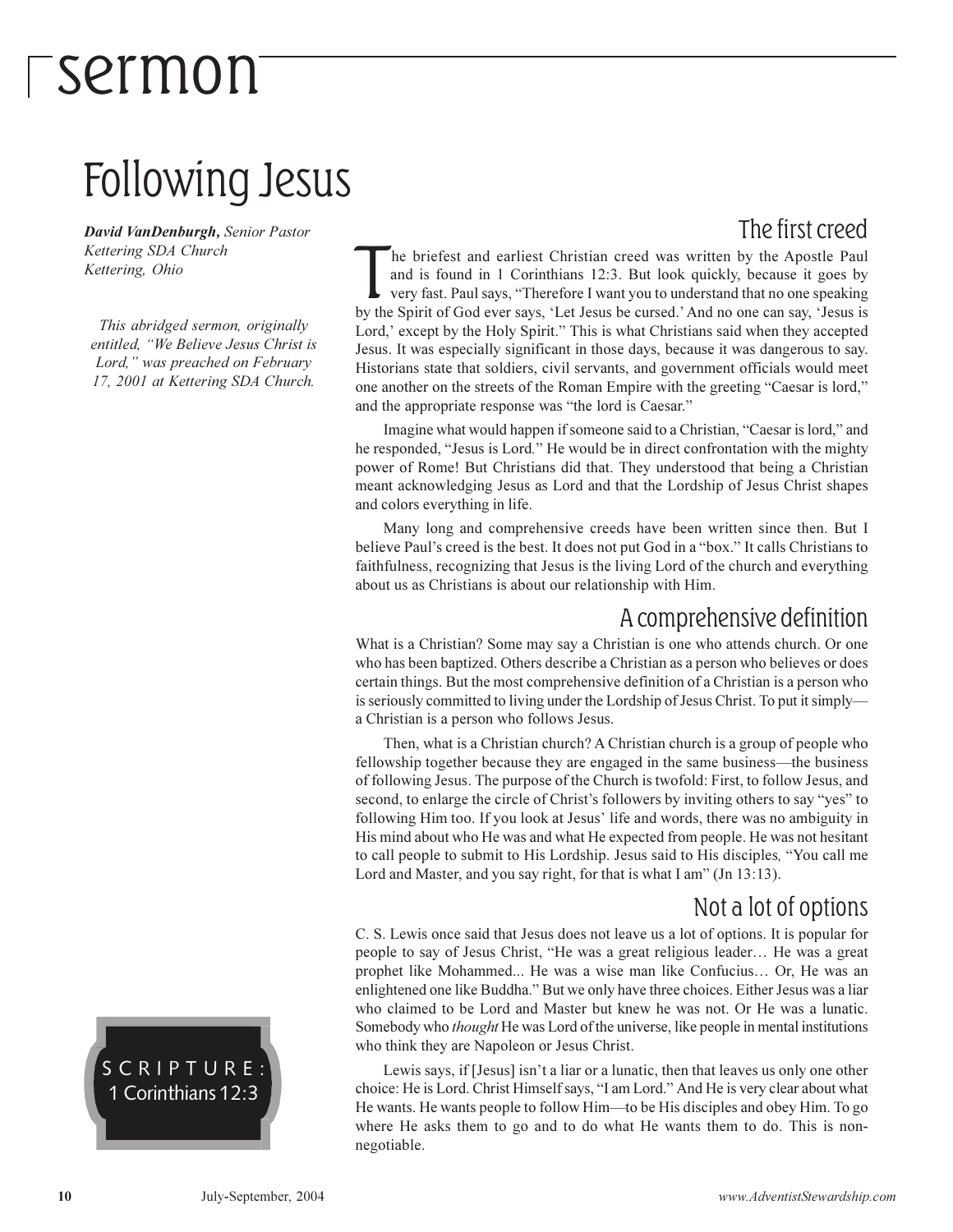## sermon

#### Jesus' very first words

Jesus' very first words to His church were, "Follow me, and I will make you fishers of men" (Mt 4:19). And those words are the same words He speaks to us now: "Follow me." Jesus told His disciples, "If any man would come after me, let him deny himself, take up his cross, and follow me" (Mt 10:38). He says, "He who does not take up his cross and follow me is not worthy of me" (Mt 18:19-22). A scribe once said to Jesus, "Teacher, I will follow you wherever you go!" (Mt 8:19). And Jesus replied, "Foxes have holes, and birds ... have nests, but the Son of Man has nowhere to lay His head. In other words, if you are going to follow me, you had better be ready, for it is not going to be easy.

Scripture tells of a rich young ruler who runs up to Jesus and asks, "What must" I do to have eternal life?" Jesus replies: "Sell everything you have, then take up your cross and follow me" (Mt 19). The young man leaves sadly because he has great possessions, and the cost of following Jesus is more than he wants to pay. And then there is Zachaeus. When Jesus sees Zachaeus in the tree he says, "Zachaeus, come down; for I'm going to your house today." Jesus exercised authority! And He calls people to recognize His authority by submitting to His Lordship in their lives.

If I had been approaching Zachaeus, I would not have done it that way. In fact, in similar circumstances we usually say: "I was just wondering. I don't want to inconvenience you. I know you are busy, but would it be possible for Jesus to have a little bit of your time this afternoon? If you could work Him in I would really appreciate it. Whatever is convenient for you!"

#### Do Jesus a favor?

But Jesus is different. He looks up and says, "Get down here; I'm going to your house today!" Zachaeus had a choice. He could say "no" or "yes" to Christ. And the response he made determined whether he was saved or lost. When Jesus calls us to recognize His Lordship in our lives, He does not really ask our permission. We have this backwards somehow. We picture Him standing in the cold, knocking at our heart's door and the evangelist saying, "Poor Jesus! Look at Him standing out there in the cold snow. Why don't you open your heart and let Him come in? Do Jesus a favor!" But this is not how Jesus presents Himself to us. Instead, He says, "Come down here! I need to be in your house this afternoon." There is a difference.

When Christ told His followers He was leaving, He promised to send another like Himself—the Holy Spirit. The Spirit would empower them to live as His followers, teach them the meaning of God's word, and apply it to their lives. That is how they would follow Jesus. And this actually happened.

In Acts 2 the Holy Spirit moved upon the disciples and they began to preach. A crowd ran up and said, "These people are drunk!" But Peter said, "We are not drunk. This is the fulfillment of what was promised in Scripture." In the power of the Spirit, Peter helped the people see how they had sinned by refusing to acknowledge Jesus Christ as Lord. And through the Old Testament Scriptures, he revealed that Jesus was Lord. Scripture says they were cut to the heart. They stood before Peter and said, "What have we done? We have crucified the Lord! What hope is there for us?" And Peter replied, "Repent and be baptized and you will be forgiven. And not only that, but God will give you the same Holy Spirit that He has given us."

Everything about us as Christians is about our relationship with Him.

In other words, it was a command to accept the Lordship of Christ. This was the issue of salvation: Would they submit to Christ's Lordship? Those early Christians did follow Jesusboldly and bravely. They had no money or church buildings. They had no seminary training or paid clergy. The culture was hostile, but they put their lives on the line every single day and they followed Jesus.

#### Put quite simply

It was a simple kind of Christianity. Paul expresses it this way: "If you confess with your lips that Jesus is Lord and believe in your heart that God raised Him from the dead, you will be saved" (Rm 10:9). Here is how Paul sums up the preaching of the gospel: "What we preach is not ourselves, but Jesus Christ as Lord, with ourselves as your servants for Jesus' sake" (2 Cor 4:5). This was the powerful message of the New Testament church. And these people obeyed the voice of the Spirit as He taught them the will of the Lord.

It is fascinating to read Acts and see how directly God through the Holy Spirit led His people. While the Antioch Christians were worshiping the Lord and fasting, the Holy Spirit said, "Set apart for me Barnabas and Saul for the work to which I have called them" (Ac 13:2). And they did. They laid hands on Barnabas and Saul and said, "The Spirit has called you, brothers. Go. Follow." And "being sent out by the Holy Spirit, they went down to Seleucia and from there they sailed to Cyprus" (Ac 13:4).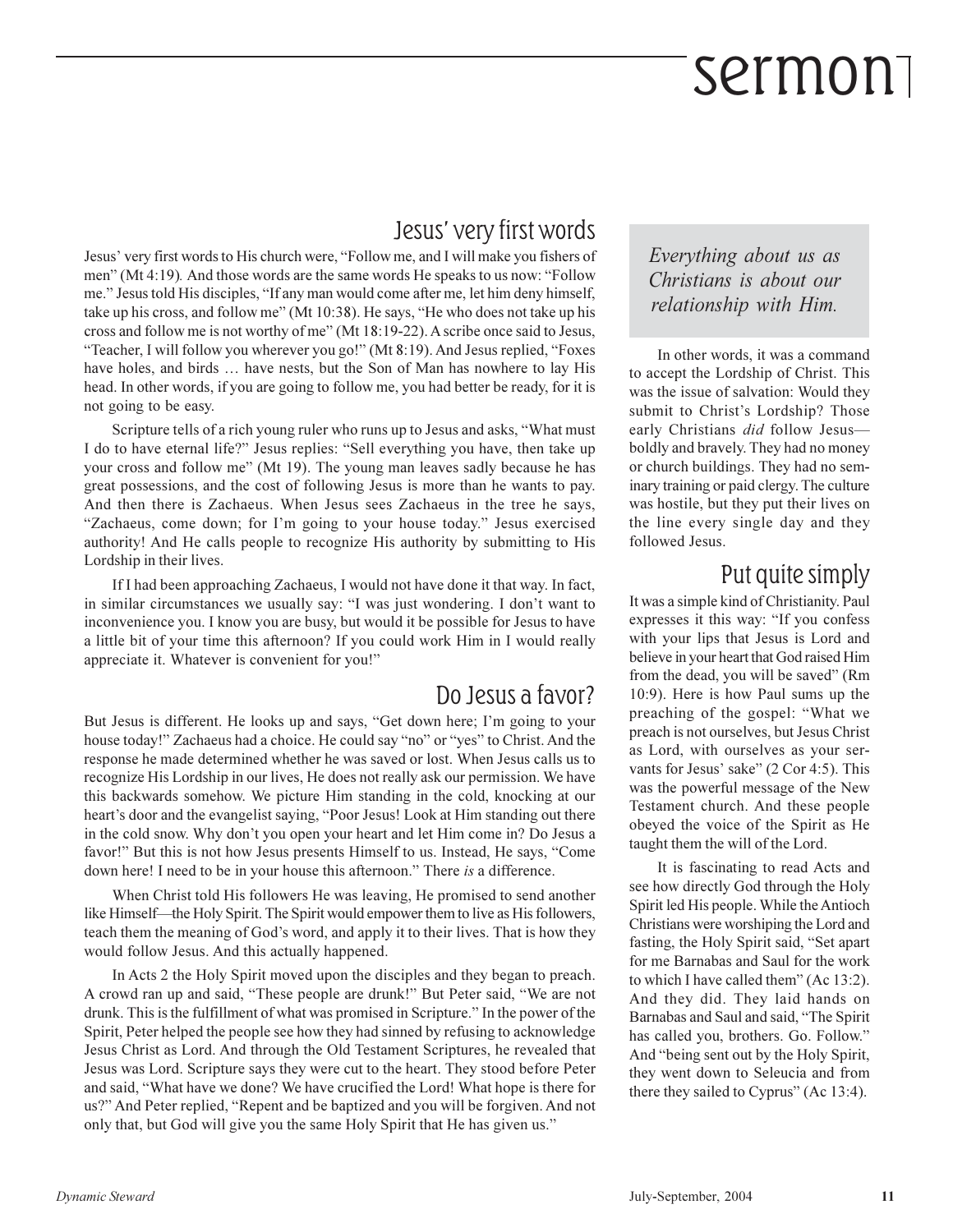## *Fsermon*

### **Following Jesus continued**

he Acts of the Apostles is really not the *acts* of the apostles, but the acts of the Holy Spirit! The Holy Spirit said do this, and they did it! It said go there, and they went there. And sometimes the Spirit said do not go there, and they didn't (Ac 16:6). This is the way it was in the early church.

#### All turned around

But somewhere along the way Christians began to forget about Jesus Christ being Lord. They began to act as if they were the "lords" of the church and Jesus was their servant. Somehow the purpose of Jesus was not to command His people, but rather to make them healthy, prosperous, and comfortable. To hear their prayers and answer them. To protect them while they traveled, to watch over their children, to get them a good job, a nice house, and bless them. And somehow Christianity became more about Christians than Jesus.

And with this kind of thinking, you begin to hear questions like, "What will I gain if I become Christian? What kind of church do I want to join? What kind of music do I like?" Or "I want a church that offers programs my family wants. I don't like it when the church keeps asking for money. I'm too busy—I don't have time for church work."

These statements reflect the assumption we often make: Jesus is about serving us rather than us serving Him. We tend to forget about following. obeying, and serving Him by serving others.

Over the years, I have had some people come to me and say, "Pastor, I am going to have to give up my ministry to the church."

"Oh, really? Why?"

"Well, because, um, I just got a new job and I am very busy. I don't have time for that ministry anymore. Maybe later, when things settle down a little bit."

I try to be gracious, because I know life can truly be a "stretch." But on the other hand, sometimes I just want to say, "Maybe you should get rid of that job. I mean, "maybe you're investing too much time in work if you don't have time to serve God."

What happens when Christ's Lordship gets pushed off to second or third place in our lives? How did it happen that the Church that began with Jesus saying "Follow me! I am your Lord and Master. If you want to follow Me you must give up everything and take up your cross!" How did it happen that we came from there to the place where we look for a church that does not make too many demands on us? Whatever happened to the kind of Christianity that says to people, "Jesus is your Lord and He commands you"?

I was talking with a Christian of another faith a while ago. He asked me about Sabbath and why I go to church on Saturday. After explaining he said, "That sounds great, but it would be very inconvenient for me! I have at hetic events on Saturdays and other things I need to do. Stores are not open all the time on Sundays, but they are on Saturdays."

Is convenience the right issue here? Is it a matter of whether it is convenient to follow God or not? Jesus was not shy about this kind of thing. He said "Why do you call me Lord and not do what I say?" (Lk 6:46) Many Christians tend to think they should be rewarded for serving Jesus, as though it were somehow above and beyond the call of duty to respond to human need or to sacrifice for the sake of serving. But that is a far cry from the way Jesus called Christians to live.

#### No, you first!

Christ says, "Will any of you who has a servant ... when he has come in from the field, say, 'Come at once and sit down at the table'" (Lk17:7-10). In Jesus' day there were more slaves than citizens, so people knew very well what slavery was about. If you were a slave, you had no life. You were at your master's beckon call. If your master said you worked till eight o'clock, you worked till eight o'clock! If he wanted something at midnight, you got up and took care of it. And that is why when Jesus said, "Which of you, if he has a slave, when he comes in from plowing the field, would say to the slave, 'You must be tired. Here! Let me take your sandals off! Sit down and put your feet up. Dinner will be ready in a little while."

When Jesus said that, all of His listeners would have laughed, because it was not that way. Jesus continued, "Would he not rather say to him, 'prepare my supper, get yourself ready and wait on me while I eat and drink; after that you may eat and drink.' Would he thank the servant because he did what he was told to do? So you also, when you have done everything you were told to do, should say, 'We are unworthy servants. We have only done our duty."

The church is about one thing—following Jesus. Everything else flows from that. We worship because following Jesus is so wonderfully good. We have fellowship with one another because we all follow Him together. We love and care for one another because Jesus commands us to do so. We believe and do certain things and we refuse to do other things because we are following Jesus. When we are baptized, we die to the "self-life" and are reborn to the "Christ-life." We commit ourselves to live for Him, and we begin to follow Him wherever He leads us.

That works, but how does it work? It works by actually living the way Jesus lived. To have Jesus as Lord of my life means that I am committed to doing what He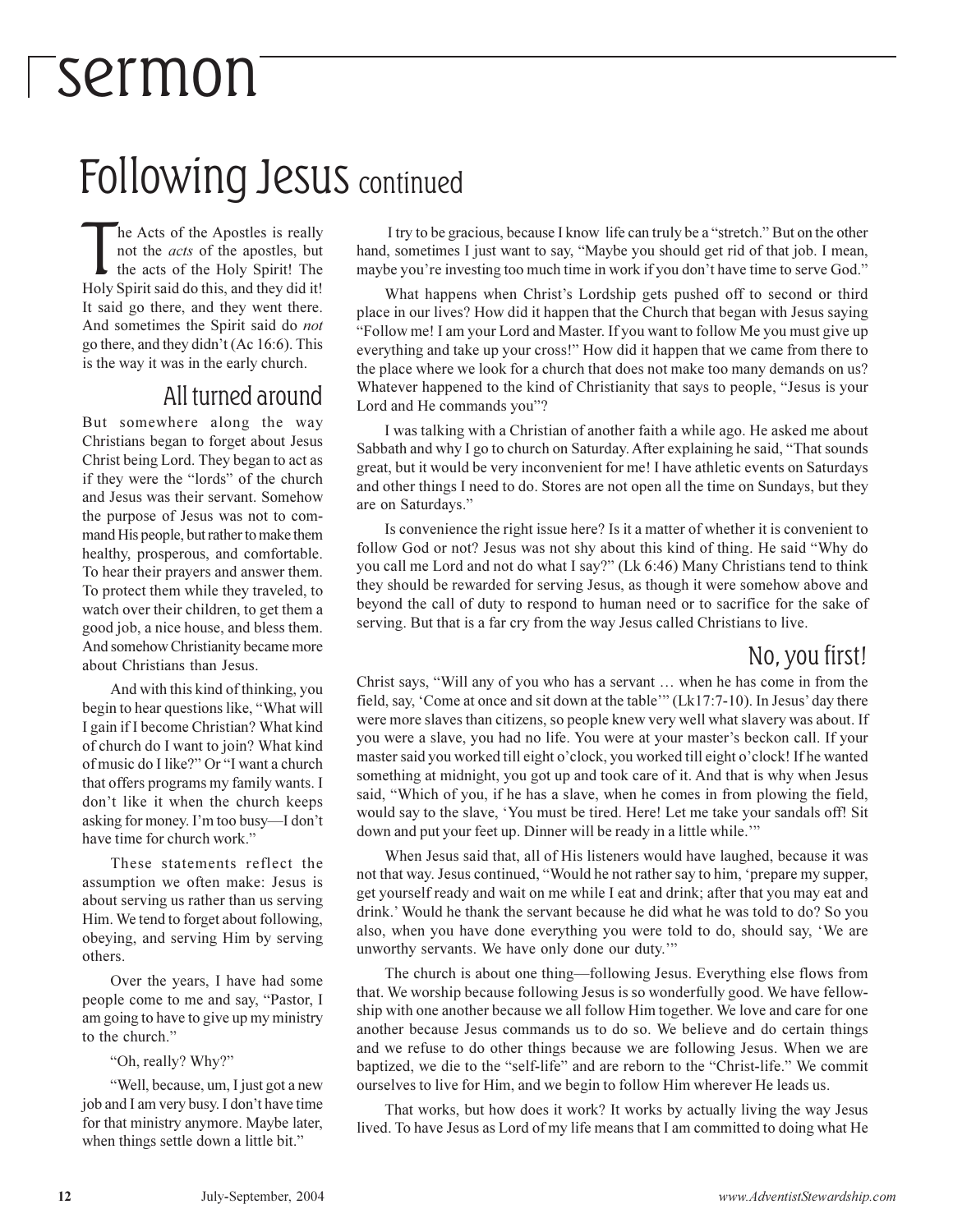## sermon

asks me to do. It means praying like Jesus prayed. Becoming familiar with the words of God like Jesus did. It means spending time alone with God, as Jesus did and obeying the voice of the Spirit. And, it means getting out of the boat and putting your feet on the water, in obedience to the voice of Jesus who calls you to follow Him to impossible places!

#### Following in hard places

Simon Peter's first encounter with Jesus was when Christ said to him, "Follow me." And he did! Peter walked away from his nets, away from his family, and he walked with Jesus. One night on Lake Galilee Peter was in the boat with the other disciples. They were in a frantic storm, rowing and bailing and praying. But through the gloom they saw someone walking on the water. Thinking it was a ghost, they heard the voice of Jesus say, "It is I. Don't be afraid!" Peter shouted, "If it is you, call me out of the boat to follow you." And Jesus said, "O.K. Come!" So Peter got out of the boat, put his feet on the water, and stood up. He was standing on the water! And Peter began to walk on the water—following Jesus in obedience to His call.

Now, that is a radical kind of following! It is a paradigm for you and me. Jesus does not just call us to follow Him on the beach, where we know how to follow. He calls us to follow Him on the water, where we don't know how—where we have to rely on Him completely to make it possible!

Soon after, the time came when Jesus said to His disciples, "I am going to go someplace where you won't be able to follow me." And Peter said, "What do you mean, we won't be able to follow you? I will follow you." But Jesus said, "No, you won't." But Peter argued, "Yes I will! I am ready to die for you!" And Jesus replied, "Really, Peter? I tell you, before the rooster crows to greet the dawn, you will denied me three times." And Peter said, "I will not! I am so committed to following you that not even death could keep me from it." And he really meant it. A footnote to the Scripture says, "And so said they all." But before the morning, they all fled in fear. And Simon denied Jesus—not once or twice, but three times. He felt about as low as a human being could feel.

#### Conversation on the beach

Fortunately the story does not end there. After Jesus' crucifixion and resurrection, Peter and the other disciples decide to go fishing, and they fish all night long. When day dawns, they see Jesus on the beach preparing breakfast for them, and they sit around the campfire eating. Then Jesus turns to Peter and begins to deal with Peter's failure to follow Him. Three times Jesus asks Peter, "Do you love me?" And Peter affirms his love for Jesus. Then Jesus says, "Follow Me."

Peter takes Jesus quite seriously because he immediately follows Him down the beach. He is truly back in the following business! Then something interesting happens. Something that says a lot about the "following business." Peter turns around and sees John following them. And he looks at Jesus and says, "What about him?"

There is always the temptation to look at other people. It is so easy to get caught up with what they are doing to follow Jesus that we give more time and attention to their following than our own. But Jesus says to Peter, "Don't worry about him; you just follow me." In those words, Jesus gives us a rule for the business of following: Yes, we are to follow. Yes, following means living under the

Is convenience the right issue here? Is it a matter of whether it is convenient to follow God or not? Jesus was not shy about this kind of thing. He said "Why do you call me Lord and not do what I say?"  $(Lk 6:46)$ 

Lordship of Jesus Christ, being radically committed to doing His will, no matter what the cost. But it also means that we are not to worry about what other people are doing. We simply focus on our own following.

#### A private matter

Because Jesus Christ is Lord of the Church, He will put it all together in a way that will give honor and glory to His name. He will advance His kingdom and accomplish His purposes for the world. So, let each of us personally ask God this very private question:

"Lord, if following You as the Lord of my life is truly a core value for me, something for which I would give my life, then what would that following look like? Is there something that would have to change in my life to follow You? Is there something about how I use my time, or my money, or my influence that would have to change in order to follow You the way you have called me to follow? If there is, then as the Lord of my life, please help me to deal with it right now."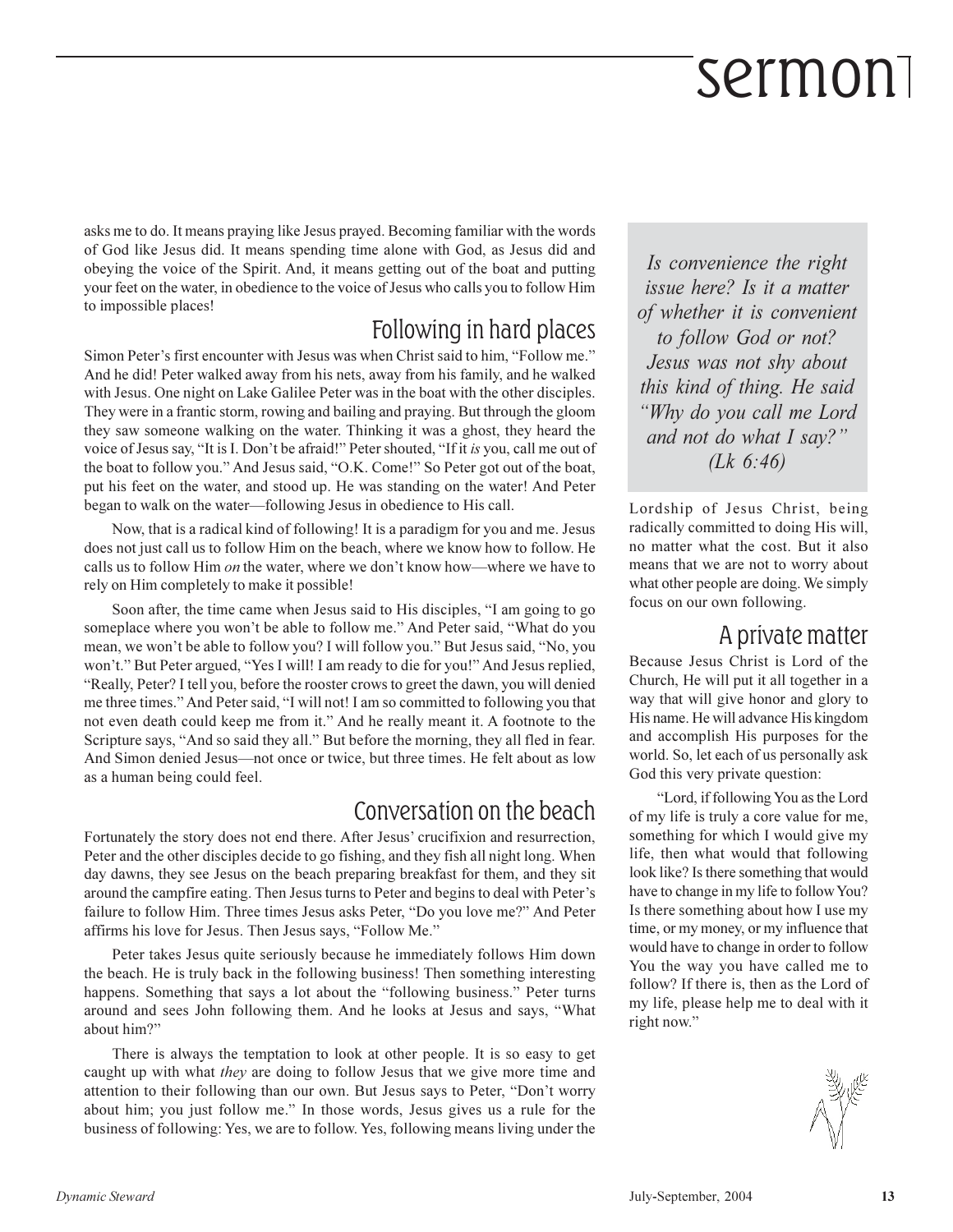## $\Gamma$ book reviews

### Escape from Church, Inc.

Reviewed by Benjamin C. Maxson, Director General Conference Stewardship Department

 $\sum$  Jagner challenges the contemporary church with a renewed vision for pastoring in the "shepherd" model of Scripture. The author begins with an analysis of the contemporary church and its structures. He shows the ways in which we have followed the business model and lost the essence of being the church.

Then he analyzes the pastoral calling to be shepherd. He contrasts the leader and shepherd, highlighting the important distinction on the basis of identity. While the shepherd must inevitably lead, the leader can function without shepherding.

Even though the shepherd model is an agrarian symbol, Wagner shows how it still has contemporary relevance and urgency for today's church. This is a book well worth reading; especially since it will challenge us to think biblically about our calling.



by E. Glenn Wagner and Steve Halliday Zondervan Publishing Grand Rapids, Michigan 2001 US \$12.99

### Growing Your Faith

Reviewed by Benjamin C. Maxon, Director General Conference Stewardship Department



by Jerry Bridges **NavPress** Colorado Springs, Colorado 2004 US \$12.99

In the style of his classic book, *The Pursuit of Holiness*, Bridges continues his I focus on the life transformed by the presence of God. This book is actually a selection of choice chapters from several different books. He has updated these sections and added new material. He entices the reader into a deeper walk with God and provides practical suggestions for enriching one's devotional life.

I strongly recommend this book for anyone who is looking for help in finding a more meaningful relationship with God. Bridges is biblical in his approach, as well as an excellent communicator.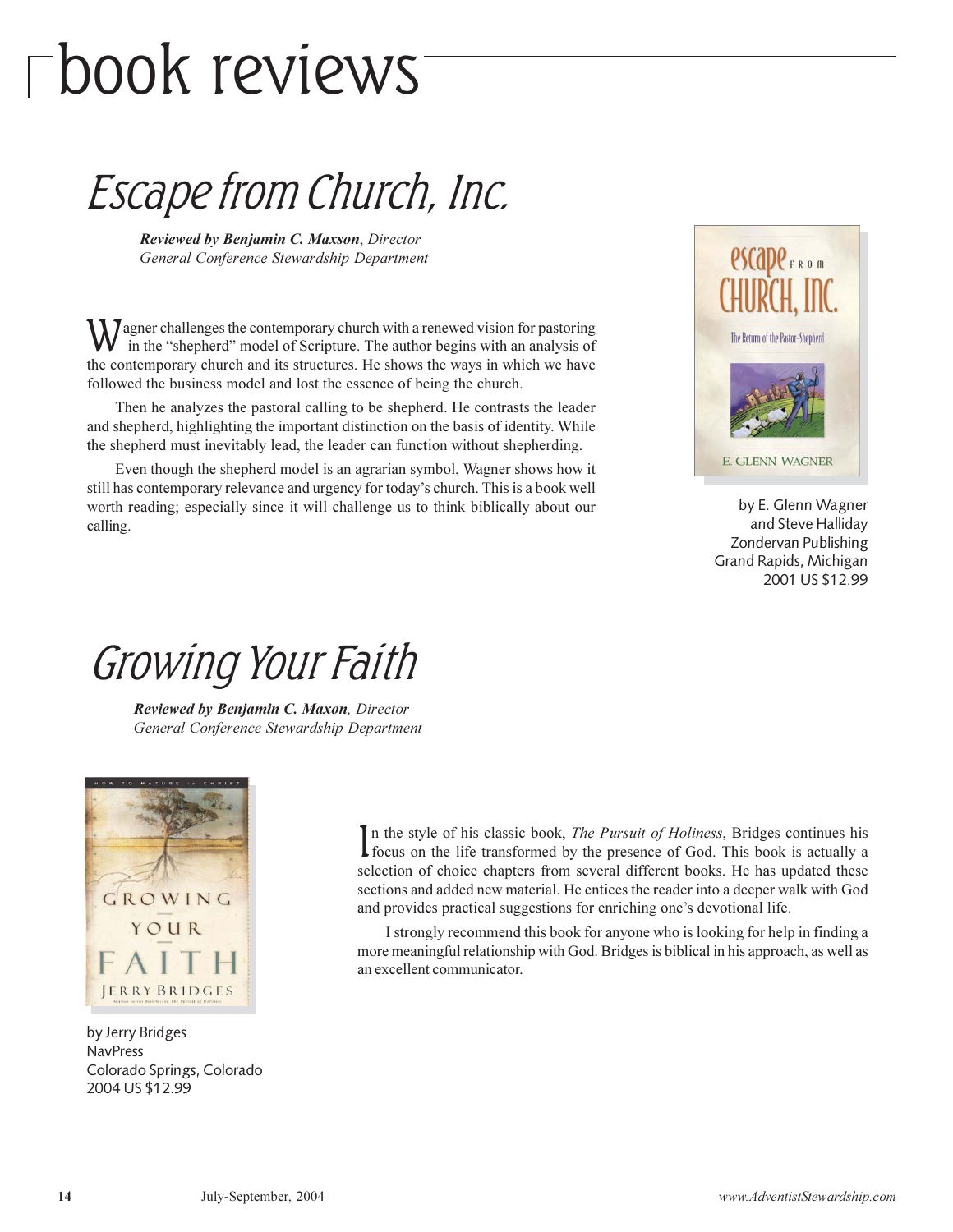## book reviews

### Jesus the Pastor

**Reviewed by Claire L. Eva, Assistant Director** General Conference Stewardship Department

In his book, Jesus the Pastor, John Frye underscores the life of Christ as the model Ifor Christian pastors. "How seriously do pastors look to Jesus Christ," says Frye, "as the one who shapes their vision and expression of pastoral ministry?" (p. 17)

For this author and experienced pastor, "Jesus as Mentor" is crucial in the life of the pastor. Frye's illustration and reference to Jesus saying to him, "John, watch me," is unforgettable! Christ says to us all "Watch me, see how I do it, and follow me."

While we agree that all of the Spirit's gifts are relevant, Frye's discussion on cessationism seems more polemic and less helpful to the overall thrust of the book. We would affirm, we need to be open to the Spirit's leading and God's purposes in bestowing all of His gifts.

This book makes an invaluable contribution to pastors today! To be effective at all, we need to "lead others in the character and power of Christ."



by John W. Frye Zondervan Publishing Grand Rapids, Michigan 2002 US \$10.99

### *Boundaries Face to Face*

Reviewed by Claire L. Eva, Assistant Director General Conference Stewardship Department



by Henry Cloud and John Townsend Zondervan Publishing Grand Rapids, Michigan 2003 US \$22.99

his work, Boundaries Face to Face, was motivated by what prompts any work of importance—need! When Cloud and Townsend found they were continually telling people that they should have a direct conversation with the person they were having a problem with, the response was frequently, "How do I do that—and do it effectively?"

The book is a step-by-step guide to help the reader have this difficult conversation. What makes the volume so meaningful is the authors' skill and their use of biblical wisdom and personal experiences to speak so appropriately to the issue of effective communication.

Topics include, "Why You Need to Have that Difficult Conversation," "The Essentials of A Good Conversation," "Seeing How It's Done," "Getting Yourself Ready...," and finally, actually "Having the Difficult Conversation with People in Your Life."

This is another important work by Townsend and Cloud that will help the learner express the truth in love and communicate more effectively for a lifetime of growing in Christ.